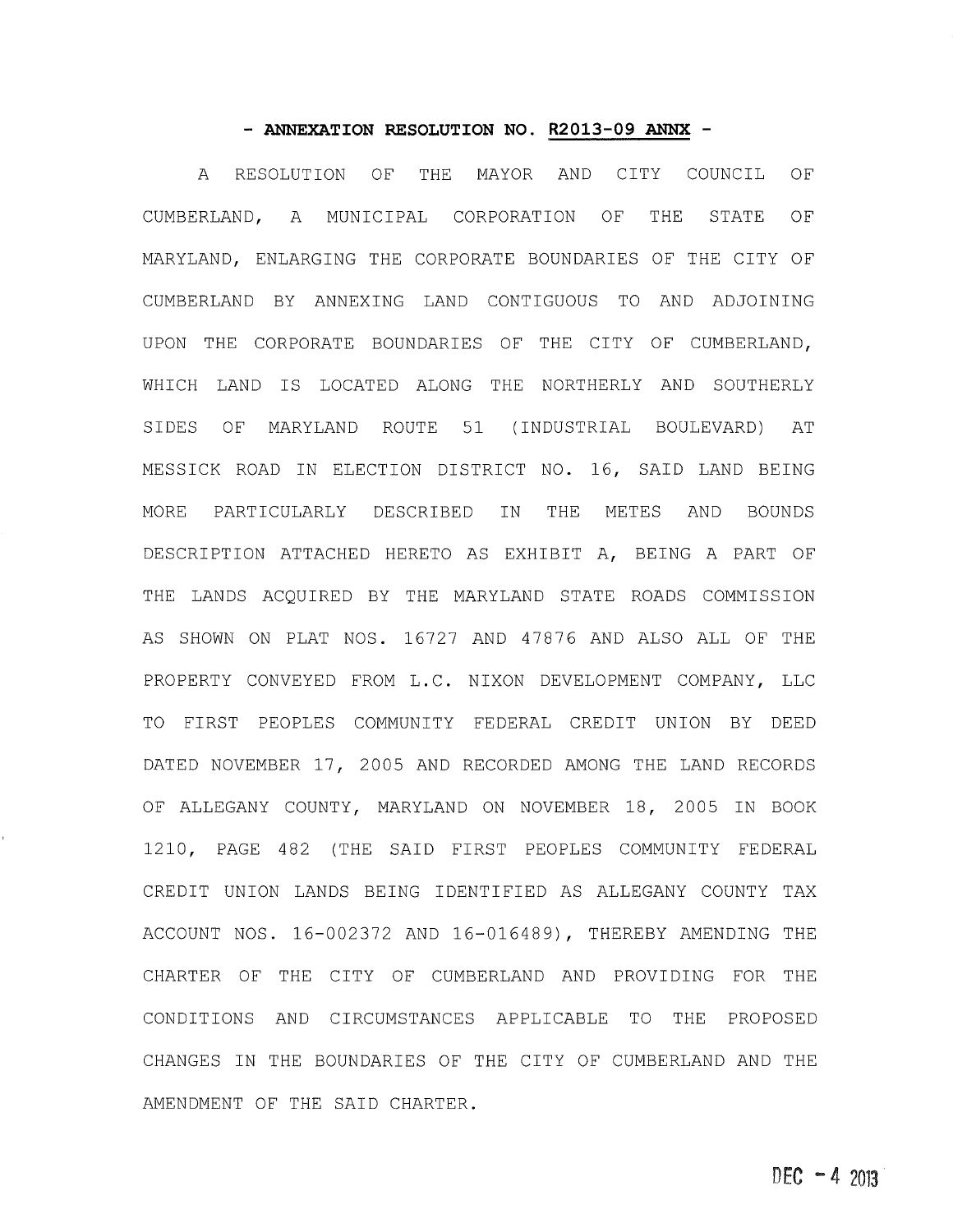WHEREAS, pursuant to the authority of Article XI-E of the Constitution of the State of Maryland and Section 19 of Article 23A of the Annotated Code of Maryland, it is the intention of the Mayor and City Council of Cumberland to introduce and pass a resolution providing that the present corporate limits as described in the Charter of the City of Cumberland (1991 Edition) be enlarged to include therein property within Allegany County, Maryland, as more particularly described in the metes and bounds description attached hereto and made a part hereof as Exhibit A and as shown in the plat attached hereto and made a part hereof as B, which is contiquous and adjoining to the Exhibit existing corporate boundaries of the City of Cumberland;

**WHEREAS,** the annexation which is the subject of this Resolution does not create any unincorporated area which is bounded on all sides by real property presently within the corporate limits of the City of Cumberland, real property proposed to be within the corporate limits of the City of Cumberland as a result of the proposed annexation, or any combination of such properties;

**WHEREAS**, in accordance with Md. Code Ann., Art. 23A § 19(b)(1), Mayor and City Council of Cumberland has obtained the consent for the proposed annexation from not less than 25 percent of the persons who reside in the area to be

 $\overline{2}$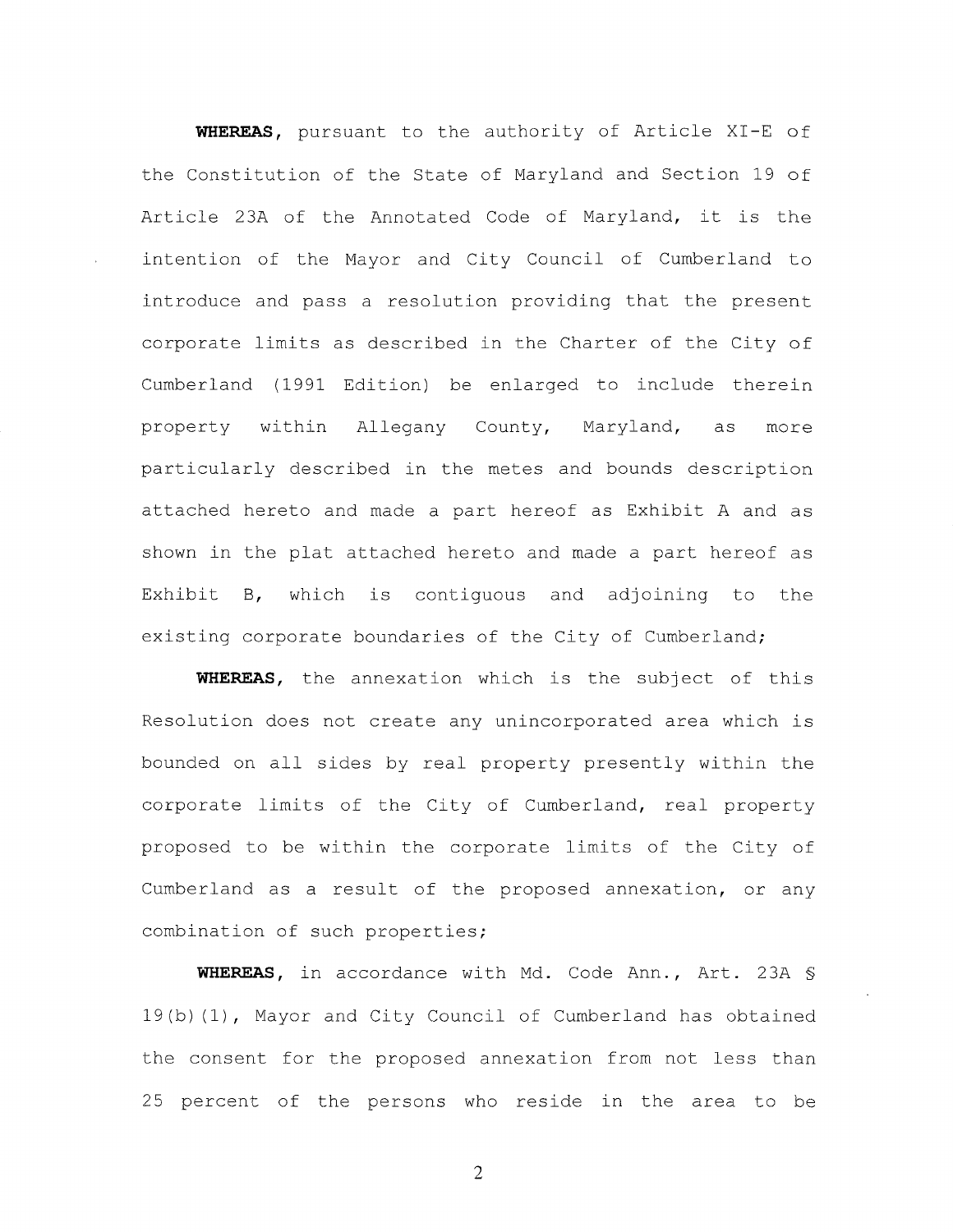and who in county annexed are registered as voters elections and from the owners of not less than 25 percent of the assessed valuation of the real property located in the area to be annexed;

WHEREAS, no persons reside within the area to be annexed:

WHEREAS, First Peoples Community Federal Credit Union, the sole owner of land subject to taxation in the area to be annexed, has consented to the proposed annexation under the terms of the Pre-Consent Agreement it entered into with Mayor and City Council of Cumberland dated September 7, 2012 and recorded among the Land Records of Allegany County, Maryland in Book 1905, Page 47, it being noted that the State of Maryland, as the owner of tax exempt property in the proposed annexation area, is excluded from consideration with respect to the requirement that Mayor and City Council of Cumberland obtain the consent of owners of not less than 25% of the assessed valuation of the real property located in the said proposed annexation area (see 75 Op. Att'y. Gen. 348, City of Salisbury v. Banker's Life Company, 21 Md. App. 396 (1974)); and

WHEREAS, the Mayor and City Council have determined to initiate this Resolution to enlarge and extend the limits of the City of Cumberland to include the area described more

3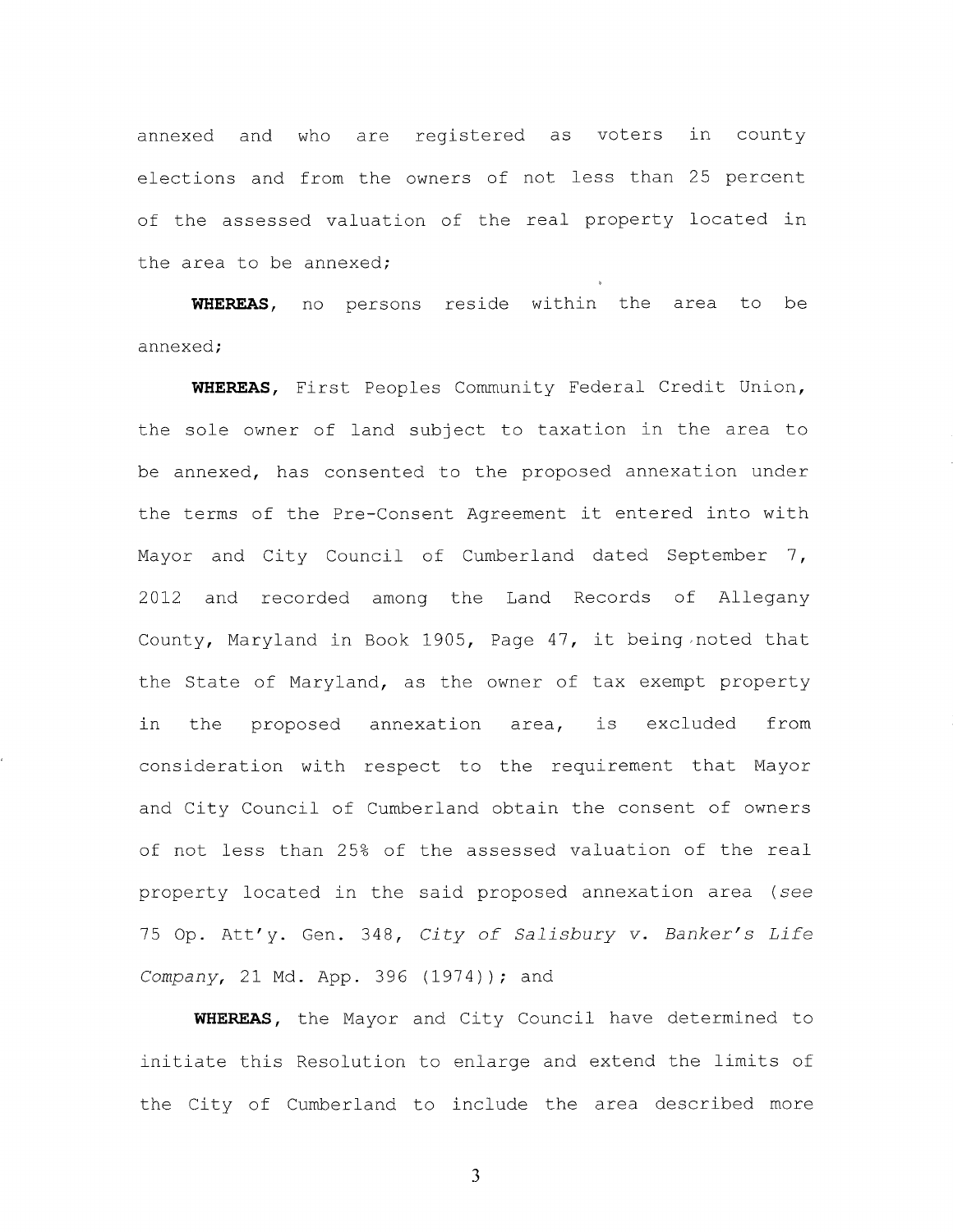fully in the Exhibits A and B attached hereto, and to make applicable to that area all laws which are now in force and effect or which may hereafter be enacted by the Mayor and City Council of Cumberland.

## NOW, THEREFORE, BE IT RESOLVED BY THE MAYOR AND CITY COUNCIL OF CUMBERLAND:

That there is hereby annexed into the SECTION 1. corporate boundaries of the Mayor and City Council  $\circ$ f Cumberland, a municipal corporation of the State of Maryland, all that land contiguous and adjoining its current boundaries in Allegany County, Maryland along the northerly and southerly sides of Maryland Route 51 (Industrial Boulevard) at Messick Road in Election District No. 16, consisting of 6.42 acres, more or less, as more particularly and fully described by a survey of courses and distances attached hereto as Exhibit A and as shown on the plat attached hereto as Exhibit B.

The City Administrator will cause a notice SECTION 2. of the proposed enlargement of the corporate boundaries of the City of Cumberland to be published not less than two (2) times, at weekly intervals, in the Cumberland Times News, a newspaper of general circulation in the City of Cumberland, Maryland, said notice describing the proposed enlargement (i.e., the area to be annexed) and conditions

 $\overline{4}$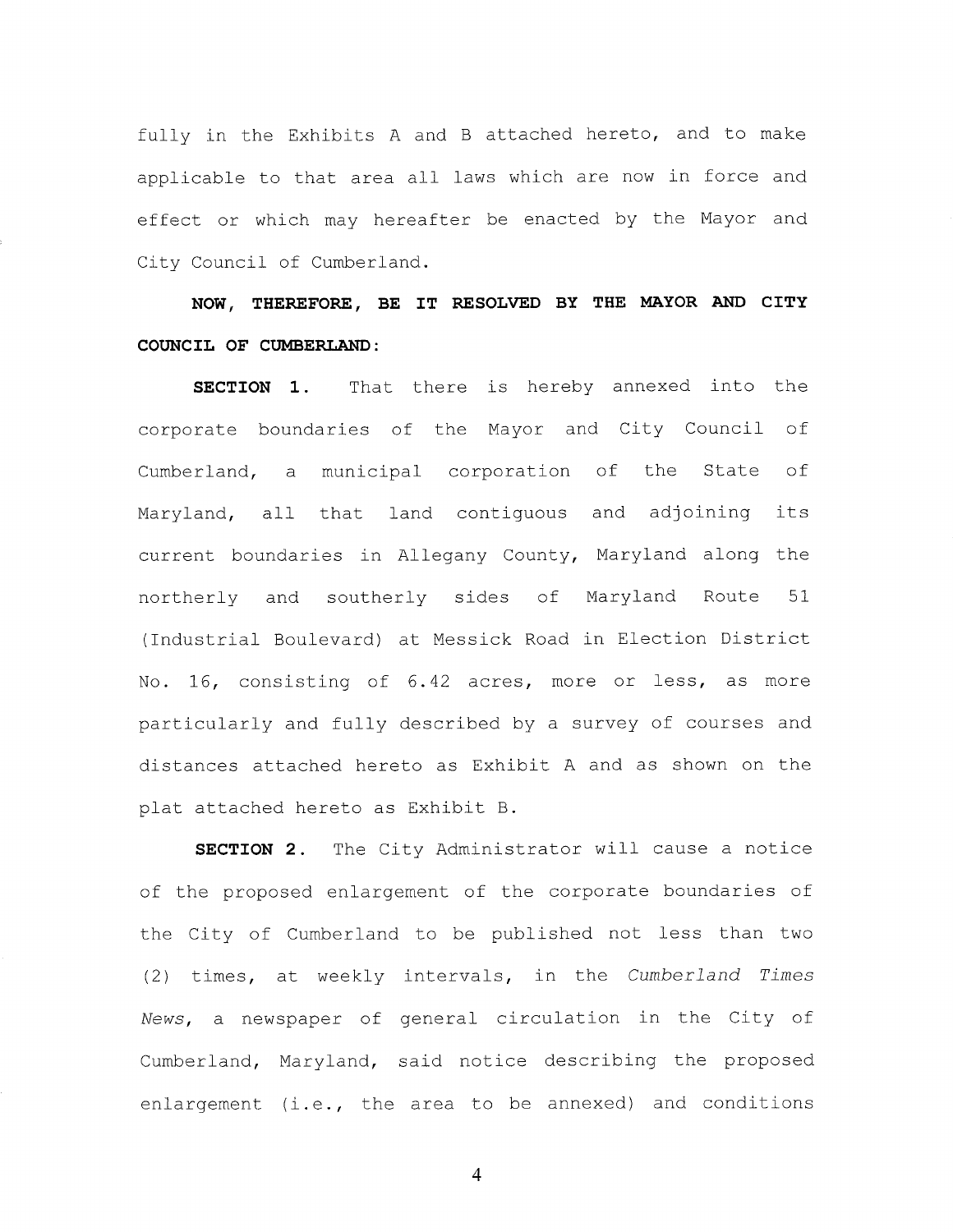and circumstances applicable thereto and specifying the time, date and place at which a public hearing will be held on the proposed annexation. Said public hearing is to be held on the 19th day of November, 2013, at 6:15 o'clock p.m. in the City Hall, Cumberland, Maryland, said date being more than fifteen (15) days after the second publication of the notice in the aforementioned newspaper.

SECTION 3. Immediately upon the first publication of the public notice, the City Administrator shall cause a copy of the public notice to be provided to the Board of County Commissioners of Allegany County, Maryland, the Allegany County Planning Services Division and the Maryland Department of Planning. Each of these agencies and jurisdictions shall have the first right to be heard at the scheduled public hearing, after which the hearing shall be open to the general public.

Resolution shall **SECTION** 4. This be and become effective the forty-sixth (46th) day after its passage by the Mayor and City Council unless a petition for referendum in accordance with Subsection  $(f)$ ,  $(q)$  or  $(h)$  of Section 19 of Article 23A of the Annotated Code of Maryland is submitted to the City Administrator within forty-five (45) days following its passage.

5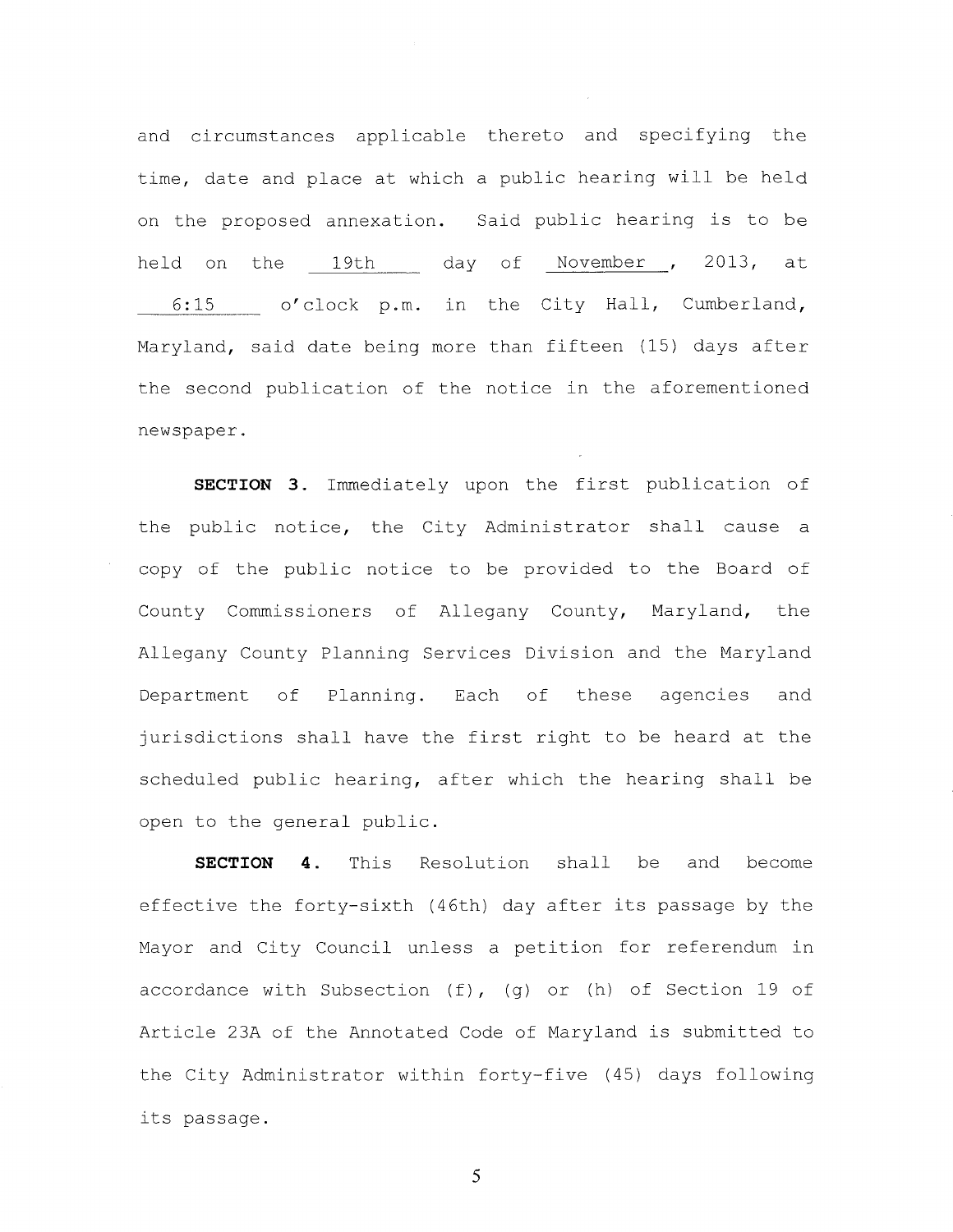SECTION 5. That from and after the effective date of this Resolution, all provisions of the Constitution of Maryland, all laws of the State of Maryland applicable to the City of Cumberland, and all duly adopted provisions of the Charter of the City of Cumberland, the Code of the City of Cumberland and the ordinances of the City of Cumberland shall be, and hereby are, extended and made applicable to such portion of Allegany County, Maryland as is, under the provisions of this Resolution, annexed to and made a part of the City of Cumberland, Maryland. Nothing herein or elsewhere in the Resolution shall affect the power of the Mayor and City Council of Cumberland to amend or to repeal any Charter provision, City Code provision or ordinance existing at the date of passage of this Resolution, or to enact and ordain any ordinance which, at the date of passage of this Resolution, or hereafter, it may be authorized to enact or ordain.

SECTION 6. The inhabitants of the land annexed to the City of Cumberland by this Resolution shall, in  $a11$ respects and to all intents and purposes, be subject to the powers, jurisdiction and authority vested, or to be vested by law, in the Mayor and City Council of the City of Cumberland, so far as the same may be consistent with the provisions of this Resolution, and the land so annexed

6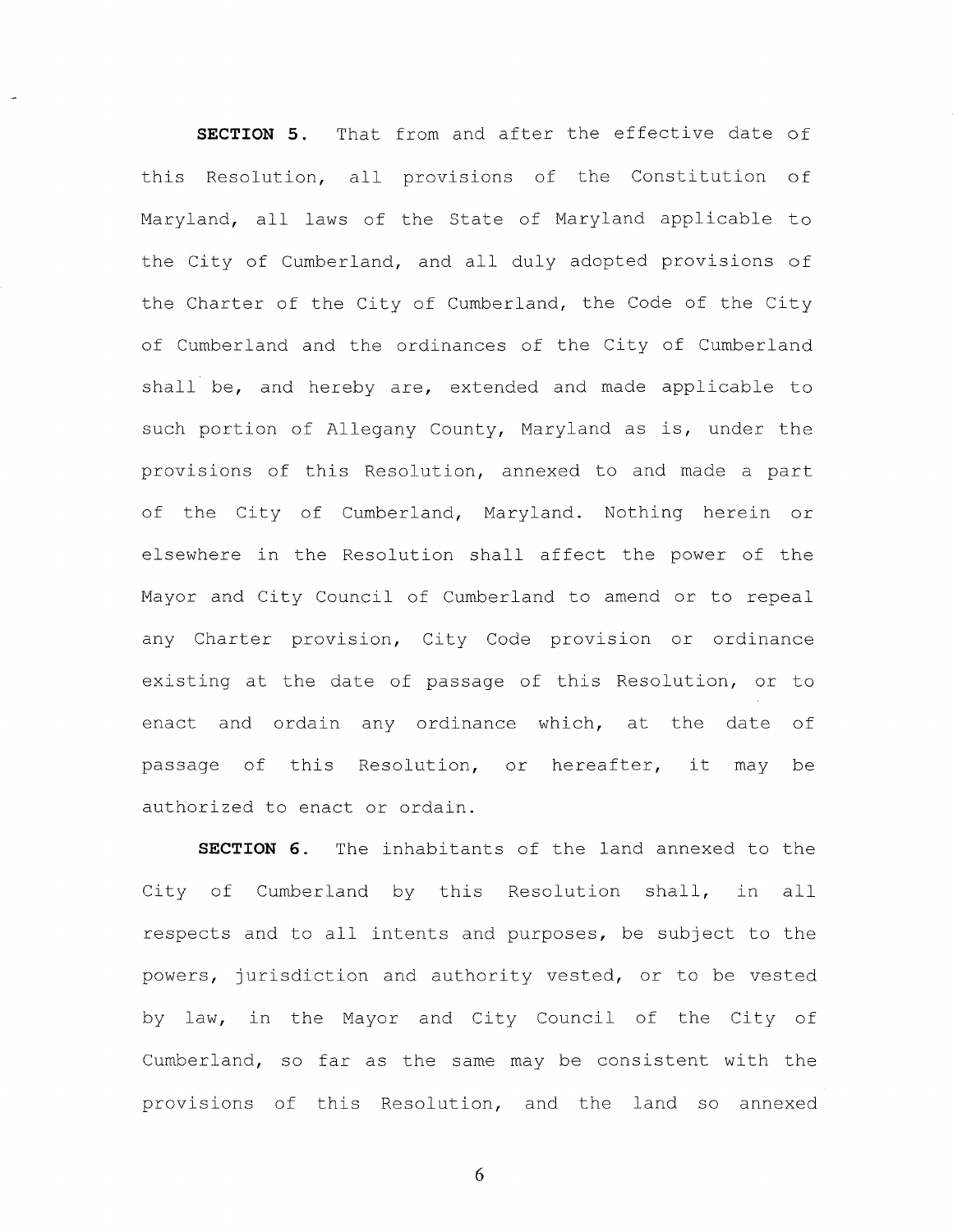shall, in all respects, be taken and considered as part of the municipal corporation of the City of Cumberland.

SECTION 7. Promptly, but no later than 10 days, after effective date of this Resolution, the City the Administrator of the City of Cumberland shall send a copy of this Resolution together with the new boundaries of the City of Cumberland to the City Clerk, the Clerk of the Circuit Court for Allegany County, Maryland and, as required by Section 9A of Article 23A of the Annotated Code of Maryland, to the Department of Legislative Services. Thereafter, the City Clerk shall hold this Resolution and make it available for inspection during all business hours.

The land which is the subject of this SECTION 8. Resolution shall be zoned B-C (Business-Commercial) upon its annexation.

 $\overline{7}$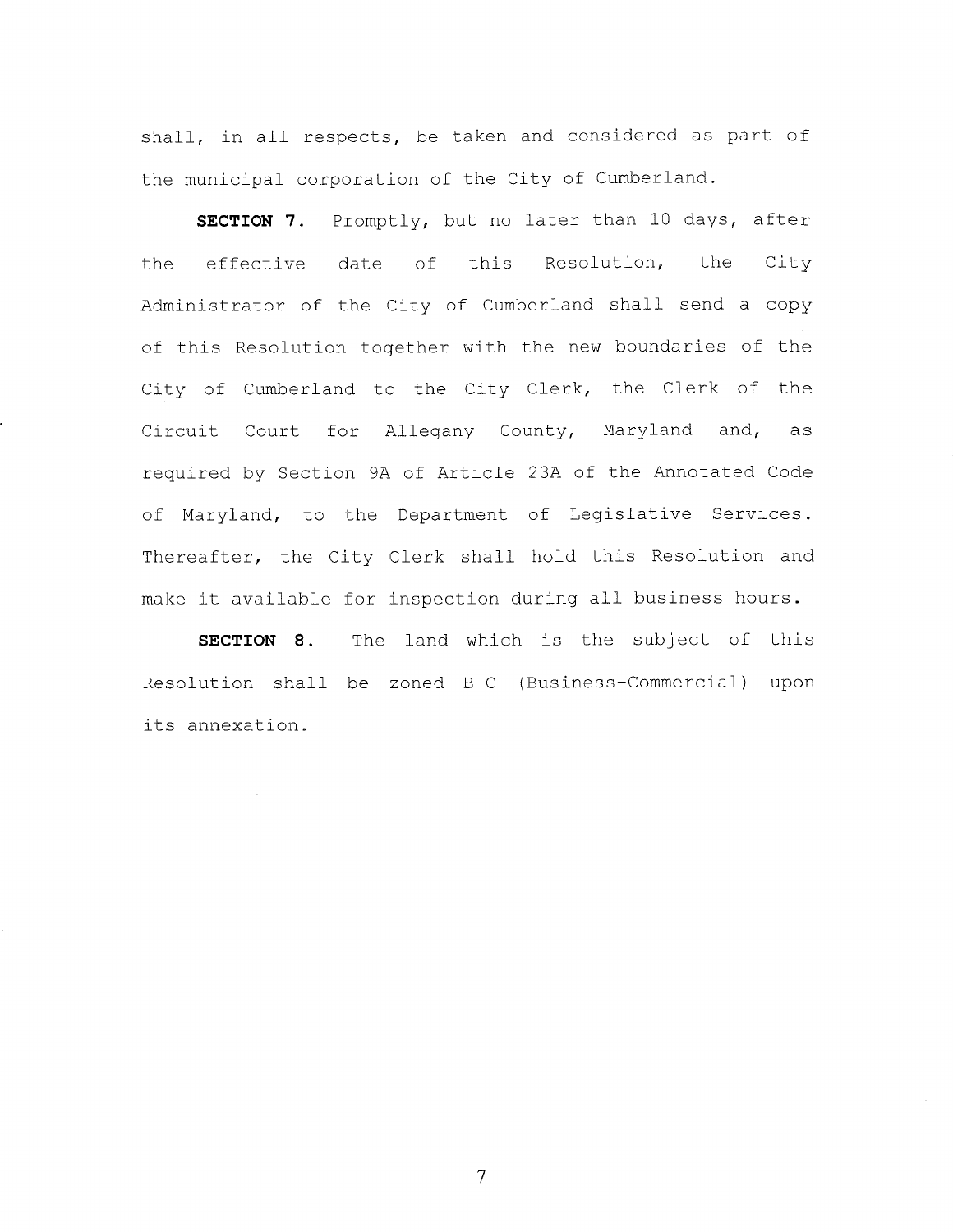INTRODUCED the 8th day of October , 2013.

PASSED under our hands and seals at the City Hall, Cumberland, Maryland, this 3rd day of December, 2013, with the corporate seal of the City of Cumberland hereto attached, duly attested by the City Clerk.

Mayor and City uno⁄il of Comperland ムヘ ían K. Grím, Mayor Βř

Marjorie A. Eirich, City Clerk

1st reading: 10/08/13 2nd reading:  $12/03/13$ 3rd reading:  $12/03/13$ 

Public Hearing: 11/19/13

Effective Date: January 17, 2014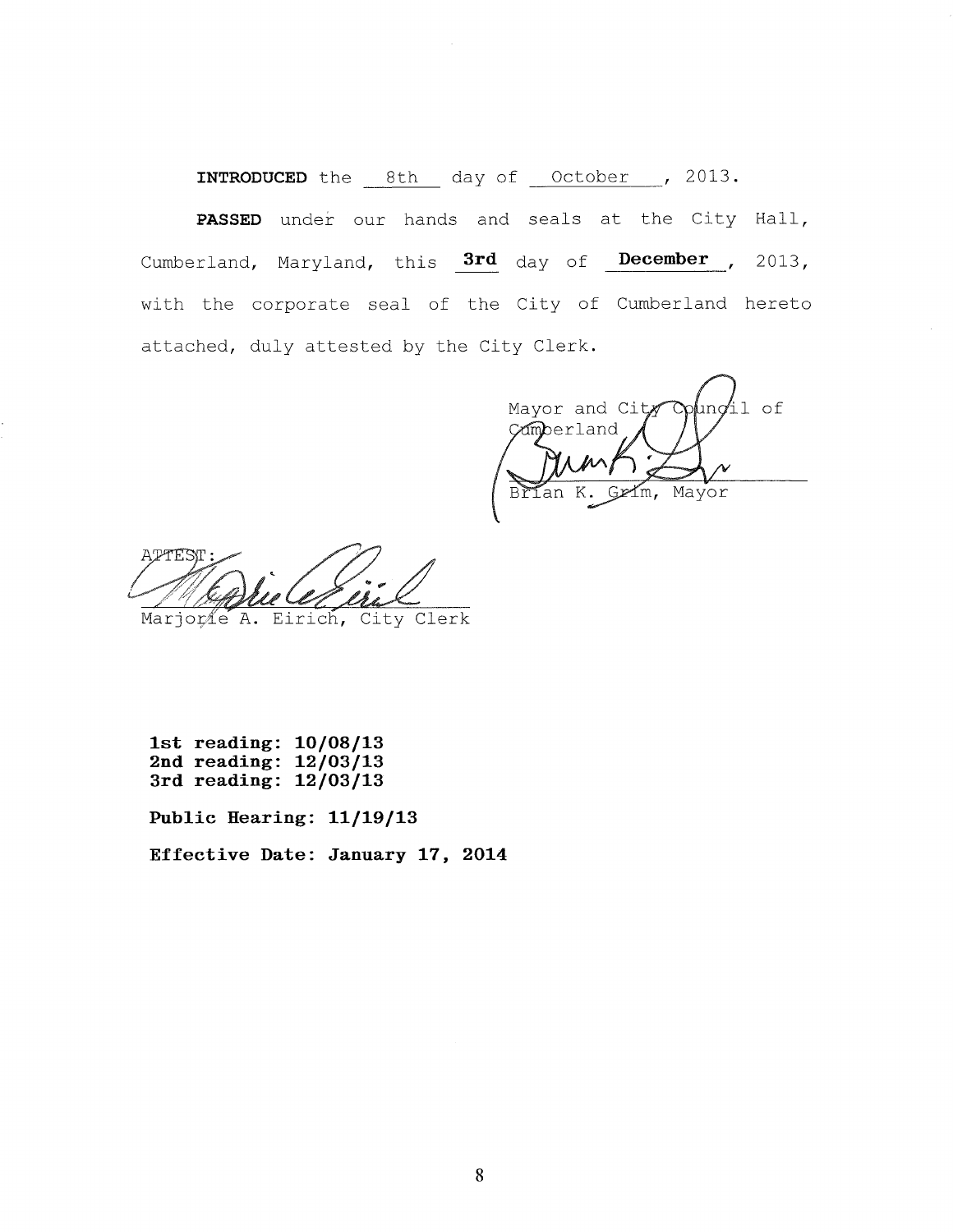## **EXHIBIT A**

LEGAL DESCRIPTION - ANNEXATION

ALL that piece or parcel of land situated along northerly and southerly sides of MD 51 at Messick Road, Election District No. 16, Allegany County, Maryland, and being described as follows (Maryland Grid Meridian and horizontal measurements being used throughout) to wit:

BEGINNING for the same at a point located 119.64 feet along the 10<sup>th</sup> line of the Annexation Resolution of The Mayor and City Council of The City of Cumberland recorded February 5, 2009 in Deed Liber 1555, Folio 146 among the Land Records of Allegany County, Maryland, thence running with part of the  $10^{\text{th}}$ , the entire  $9^{\text{th}}$  and  $8^{\text{th}}$ , and part of the 7th lines thereof, reversed;

- 1) South 62 degrees 27 minutes 06 seconds East for a distance of 119.64 feet to a point at the intersection of the Northerly side of MD 51 and the Westerly side of Messick Road, thence;
- 2) North 29 degrees 32 minutes 46 seconds East for a distance of 132.86 feet to a 5/8" iron pin with cap found, thence;
- 3) South 68 degrees 56 minutes 06 seconds East for a distance of 20.00 feet to a PK nail found, thence;
- 4) North 10 degrees 34 minutes 11 seconds East for a distance of 95.24 feet to a point, thence leaving the lines of said Annexation Resolution;
- 5) South 67 degrees 35 minutes 30 seconds East for distance of 4.60 feet to a point on the westerly right of way line of Messick Road, thence leaving said right of way line;
- 6) South 67 degrees 35 minutes 30 seconds East for a distance of 29.02 feet to a PK nail found at SRC centerline station 17+00 (Messick Road) and station 10+00 (Access Road) as shown on SRC plat 47876, thence with said centerline (Access Road);
- 7) South 67 degrees 35 minutes 30 seconds East for a distance of 55.21 feet to a point at SRC station 10+55.21 (Access Road), thence leaving said centerline;

Ġ,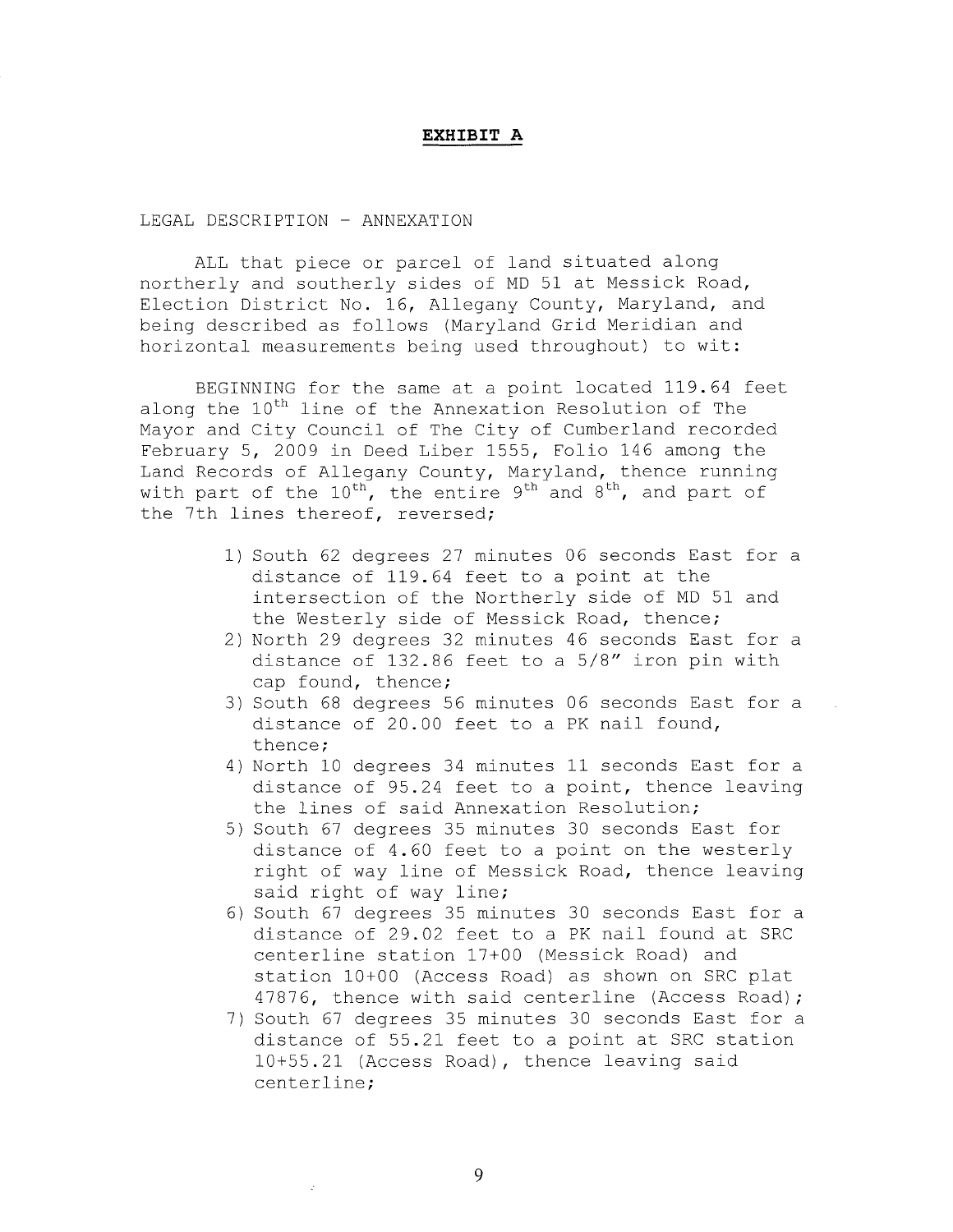- 8) North 22 degrees 24 minutes 30 seconds East for a distance of 70.00 feet to a point on the Maryland SRC right of way for MD 51 at SRC centerline station 10+55.21 70.00L (Access Road), thence running with said right of way;
- 9) by a curve to the right with an arc length of 391.65 feet, a radius of 510.74 feet, and with a chord bearing South 45 degrees 37 minutes 25 seconds East for a distance of 382.12 feet to a point at SRC station 13+93.19 70.00L (Access Road), thence leaving said right of way;
- South 66 degrees 20 minutes 39 seconds West  $10)$ a distance of 70.00 feet to SRC centerline station 13+93.19 (Access Road), thence leaving said centerline;
- South 38 degrees 13 minutes 23 seconds West  $11)$ a distance of 295.10 feet to SRC centerline station 113+69.11 (MD 51), thence leaving said centerline;
- South 41 degrees 21 minutes 32 seconds West  $12)$ a distance of 126.44 feet to a 5/8" iron pin with cap set on the southerly right of way line of MD 51 at SRC station 113+69.11 126.44R, and also the westerly right of way line of Bradley Street (a 40-foot right of way), thence leaving MD 51 and running with Bradley Street;
- South 43 degrees 56 minutes 16 seconds West  $13)$ a distance of 174.92 feet to the intersection of Bradley Street with the northerly right of way line of Frazier Drive (a 35-foot right of way), thence with said drive;
- North 47 degrees 48 minutes 18 seconds West  $14)$ a distance of 301.57 feet to a 5/8" iron pin with cap set at SRC station 110+07.17 267.37R (MD 51), as shown on SRC plat 53411, thence leaving Frazier Drive and running with the lines as shown on said plat;
- North 05 degrees 05 minutes 02 seconds West  $15)$ a distance of 173.18 feet to a 5/8" iron pin with cap set on the southerly right of way line of MD 51 at SRC station 108+99.36 123.69R, thence leaving said right of way line;
- North 27 degrees 15 minutes 51 seconds East 16) a distance of 123.69 feet to MD 51 centerline station 108+99.36, thence leaving said centerline;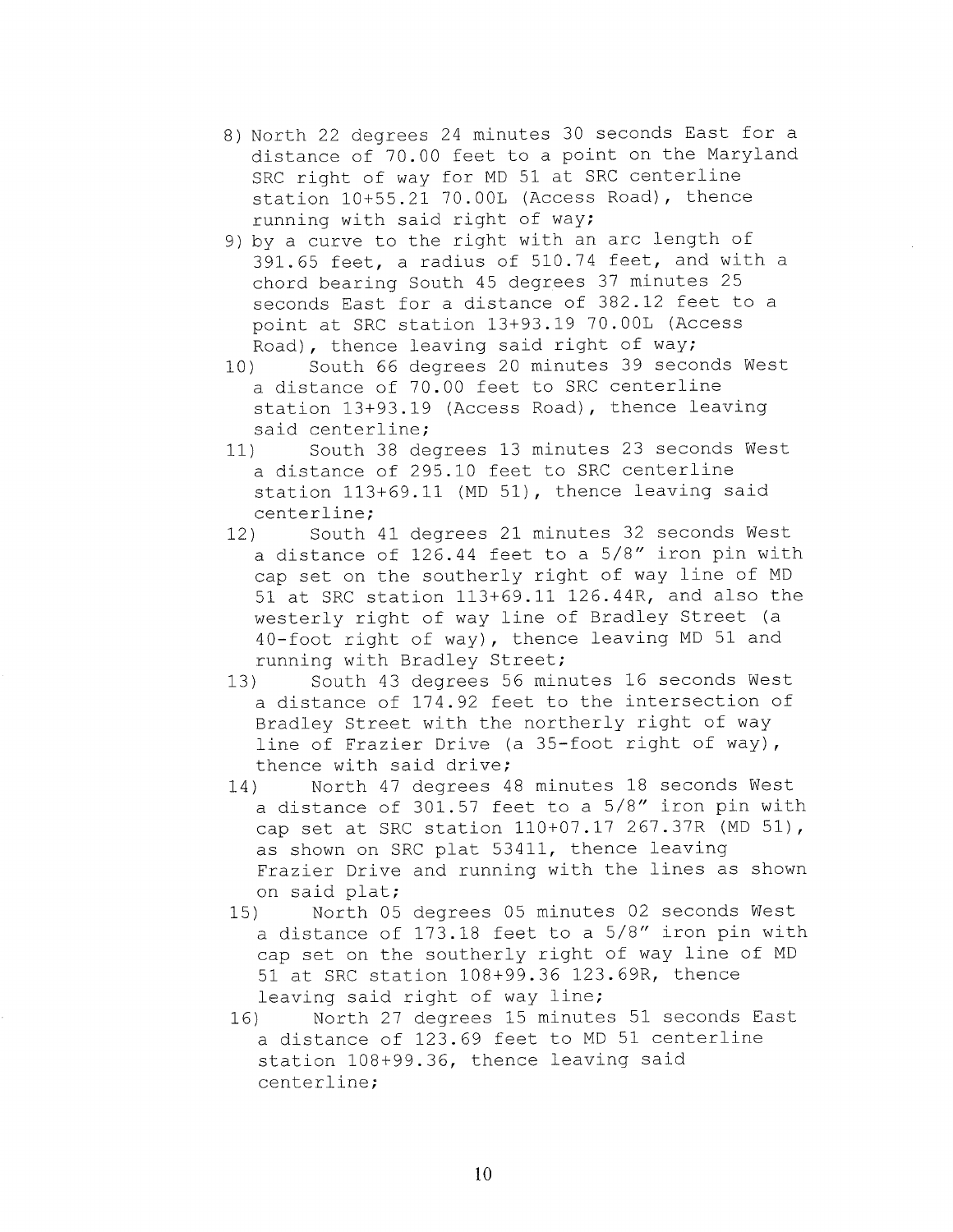- $17)$ North 27 degrees 15 minutes 51 seconds East a distance of 94.18 feet to a point on the northerly right of way line of MD 51 at SRC station 108+99.36 94.18L, thence leaving said right of way line;
- $18)$ North 27 degrees 15 minutes 51 seconds East a distance of 2.01 feet o the point of beginning, cContaining 6.42 acres, more or less.

ALL OF THE ABOVE described parcel being a part of the same property acquired by the Maryland State Roads Commission as shown on plat nos. 16727 and 47876, and also all the property conveyed from L.C. Nixon Development Company, LLC to First Peoples Community Federal Credit Union by deed recorded November 18, 2005 in Liber 1210, Folio 482 among the Land Records of Allegany County, Maryland.

TOGETHER WITH AND SUBJECT TO any restrictions, reservations, covenants, right of ways, et cetera as of record, and as shown on the aforesaid plat.